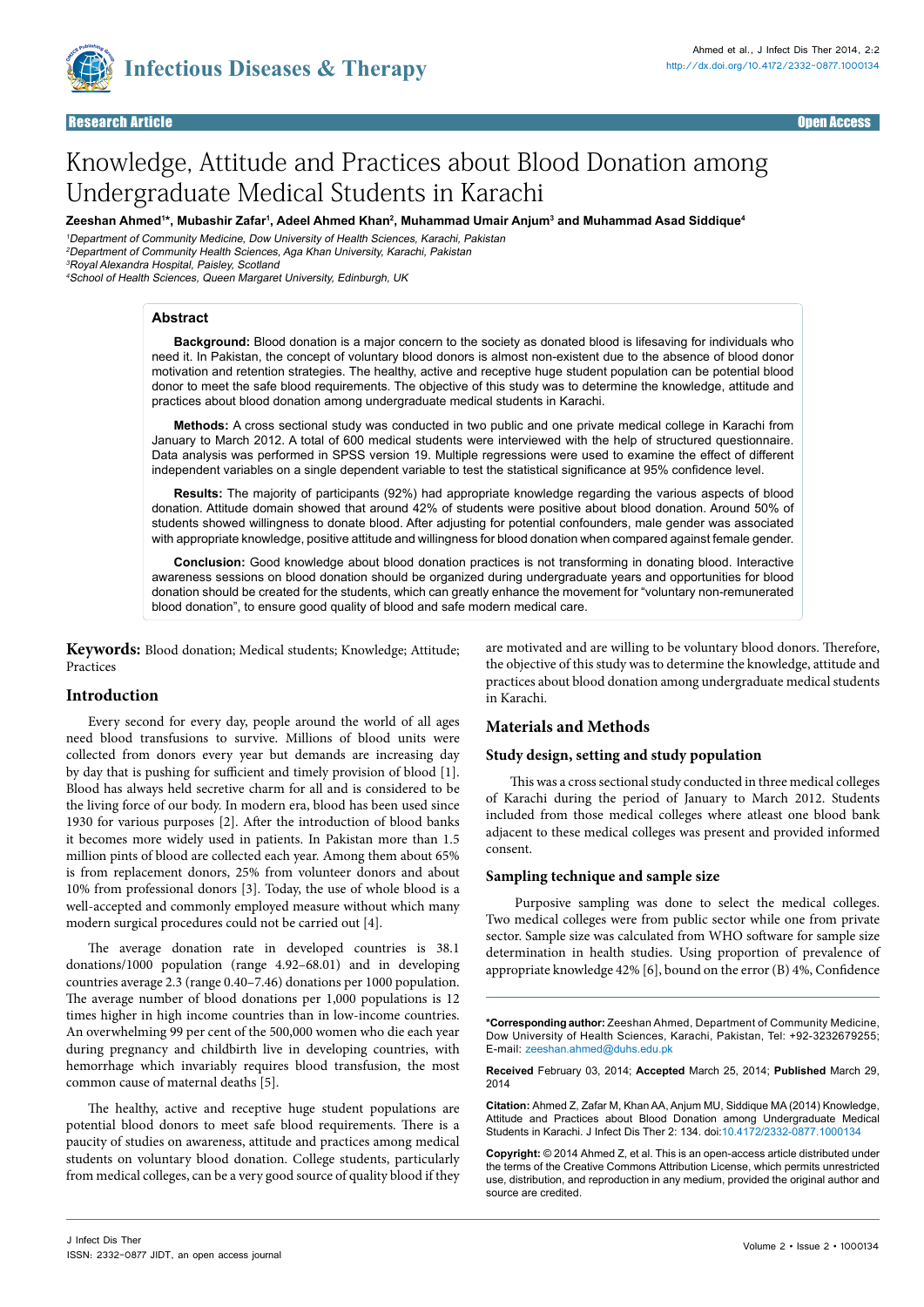| <b>Characteristics</b>                                                                    | Frequency (Percentage)   |
|-------------------------------------------------------------------------------------------|--------------------------|
| Age (years) mean (SD)                                                                     | 20(1.3)                  |
| Age<br>$17 - 20$<br>$21 - 25$                                                             | 248 (41.4)<br>352 (58.6) |
| Gender<br>Male<br>Female                                                                  | 181 (30.2)<br>419 (69.8) |
| Class year<br>Pre-clinical <sup>1</sup><br>Post-clinical <sup>2</sup>                     | 300(50.0)<br>300(50.0)   |
| <b>Medical college</b><br>Public sector Medical college<br>Private sector Medical college | 400 (66.6)<br>200 (33.4) |
| <b>Place of Residence</b><br>Karachi<br>Outside Karachi                                   | 534 (89.0)<br>66 (11.0)  |

1 1&2 year, 2 3-5 years

**Table 1:** Socio demographic characteristic of undergraduate medical students of Karachi (n=600).

| <b>Variables</b>                                                                                              | Appropriate<br>n (%)<br>553 (92.2%) | Inappropriate<br>n (%)<br>47 (7.8%) | <b>COR</b><br>(95% CI) | <b>AOR</b><br>(95% CI) | P-Value |
|---------------------------------------------------------------------------------------------------------------|-------------------------------------|-------------------------------------|------------------------|------------------------|---------|
| Age (years)<br>$17 - 20$<br>$21 - 25$                                                                         | 234(42.3)<br>319(57.7)              | 14(29.8)<br>33(70.2)                | 0.6<br>$(0.3 - 1.0)$   |                        |         |
| Gender<br>Male<br>Female                                                                                      | 162(29.3)<br>391(70.7)              | 20(42.6)<br>27 (57.4)               | 1.8<br>$(1.0-3.3)$     | 2.0<br>$(1.1 - 3.8)$   | 0.02    |
| <b>Class Year</b><br>Pre-Clinical <sup>2</sup><br>Post-Clinical <sup>3</sup>                                  | 279(50.5)<br>274(49.5)              | 24(51.1)<br>23(48.9)                | 1.0<br>$(0.6-1.9)$     |                        |         |
| <b>Medical College</b><br>Public sector<br><b>Medical College</b><br>Private sector<br><b>Medical College</b> | 377(68.2)<br>176(31.8)              | 23(48.9)<br>24(51.1)                | 0.4<br>$(0.2 - 0.8)$   | 0.5<br>$(0.2 - 0.8)$   | < 0.00  |
| <b>Place of Residence</b><br>Karachi<br>Outside Karachi                                                       | 496(89.6)<br>57(10.4)               | 39(83)<br>8(17)                     | 0.5<br>$(0.2 - 1.2)$   |                        |         |

<sup>1</sup>Knowledge scale score >9 is appropriate while scores ≤ 9 is inappropriate,  $2$ 1&2 year, 3 3-5 years

Table 2: Comparison of Knowledge level<sup>1</sup> about blood donation by sociodemographic characteristics among study participants (n=600)

level (CI) 95%, the sample size came out to be 585 students. A total 600 medical students from three medical colleges were selected by doing systematic sampling from each medical college.

## **Sample selection**

Among 600 undergraduate medical students, 400 were required to be selected from public medical colleges, whereas 200 from a private medical college. Students were listed according to their roll numbers provided by medical institutes to form a sampling frame. Total numbers of students at two public medical colleges were 3000 and weighted sample was 400 therefore the K<sup>th</sup> number was taken as eight. So, every 8<sup>th</sup> student was selected in which half students was taken from preclinical years ( $1<sup>st</sup>$  and  $2<sup>nd</sup>$  year) while half from the clinical years ( $3<sup>rd</sup>$  to  $5<sup>th</sup>$  years). Similarly, for private medical college every  $3<sup>rd</sup>$  student was selected.

# **Data collection procedure**

After approval from ethical review committee of Dow University

of Health Sciences (DUHS), principal investigator and other team members of the project explained the nature and purpose of the study to all randomly selected students. Those, who agreed to participate, written informed consent was taken. Data was collected through face to face interviews during mid-semester period of one week at study area. A total of 600 undergraduate medical students were interviewed by the project team using a pre-tested, close-ended questionnaire to obtained basic information like age, gender, class year, medical college and place of residence whereas information regarding knowledge, attitude and practices of blood donation were also gathered through same questionnaire. If the randomly selected student didn't give the consent then we skipped that student and approached next student on the basis of random sampling according to Kth number. To avoid non response bias and making students easy to contribute, we designed the questionnaire that was not too long and didn't take too much time to complete.

Page 2 of 4

# **Data collection tool**

A structured questionnaire was required to be filled by project team. The questionnaire comprised of four major parts. Part one was designed to measure socio-demographic data for example age, gender, name of medical institute, class year and place of residence. Part two, three and four were about the knowledge, attitude and practices of undergraduate medical students regarding blood donation.

# **Data analysis procedure**

The data was entered and analyzed by using Statistical package for Social Science (SPSS version 19) for windows. Descriptive statistics was used to determine mean and standard deviation for continuous variables like age while frequency and percentage for qualitative variables (gender, medical college, class year, place of residence etc). Scoring was done, for knowledge; each right response was given a score of 1 while a wrong or unsure response was scored 0. Total knowledge scores can can be ranged between 0-15. Knowledge scores from 0 to 9 were considered as inappropriate knowledge while knowledge scores more than 9 was considered as having appropriate knowledge regarding blood donation. Attitude towards blood donation patients was assessed using a 8-item questionnaire where attitude scores between 0 to 5 were considered as negative attitude, and scores from 6 to 8 were considered as positive attitude. Practice was assessed using a questionnaire where total scores can range between 0-5. Practice score from 0-3 were considered as unwillingness to donate blood and score more than 3 were considered as willingness to donate blood. Multiple regressions were used to examine the effect of two or more independent variables on a single dependent variable to test the statistical significance at 95% confidence level. P-value of < 0.05 was considered as significant.

# **Results**

Table 1 showed social demographic characteristic of the study participants. A total of 600 interviews were performed during data collection period. The mean age of participants was  $20 \pm 1.33$  years. Majority of respondents were females (69.8%), having age 21-25 years (58.6%), belonged to public sector medical college (66.6%) and resident of Karachi (89.1%). Distribution of participants in pre and clinical class year was equal; 50% in each group.

Table 2 showed knowledge scale of blood donation among study participants. All the participants were questioned to assess their knowledge about various aspects of blood donation and blood transfusion. The sum of responses was summarized as a knowledge score and a logistic regression analysis was done for age, gender, class year, medical colleges and place of residence. Majority of participants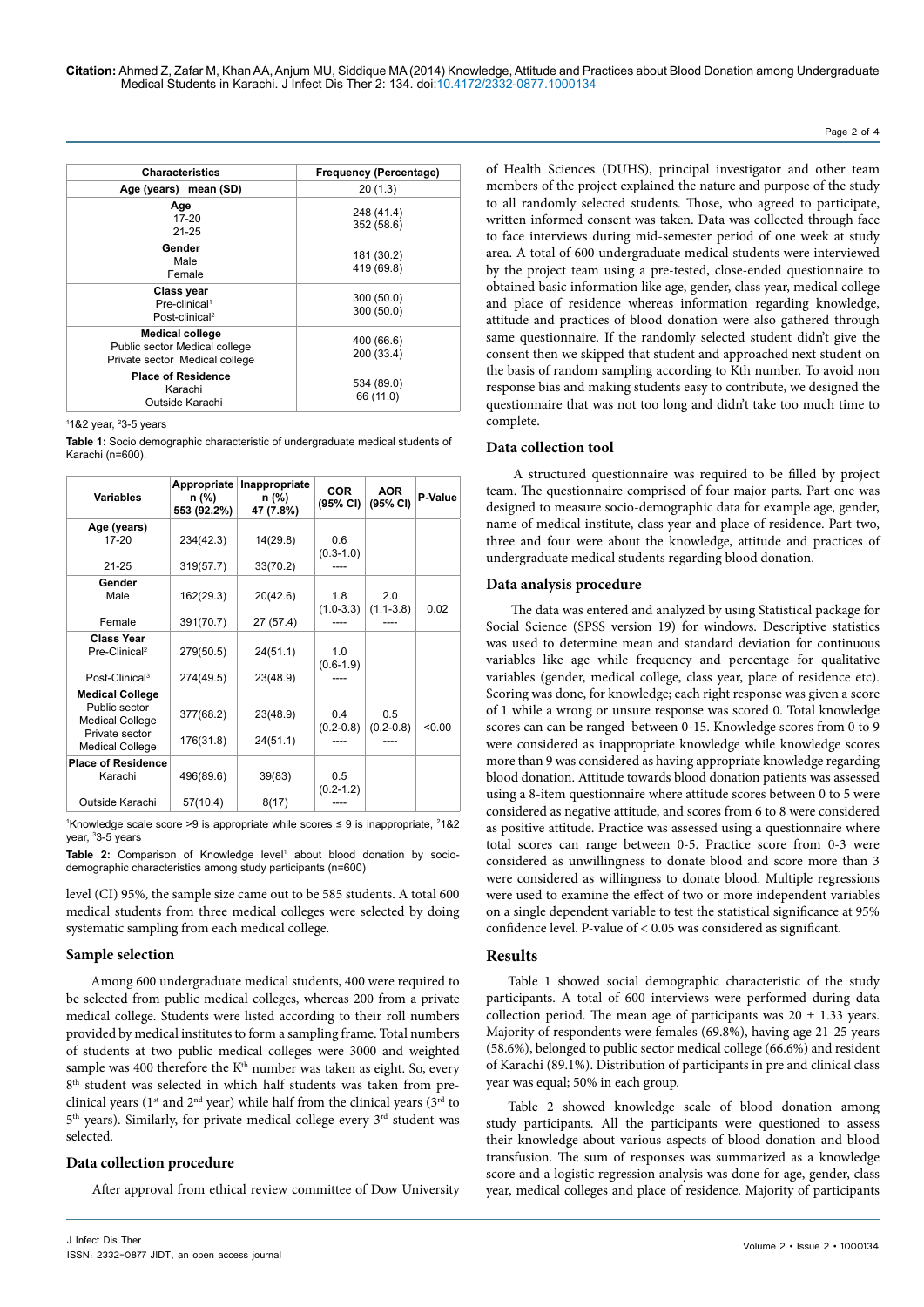**Citation:** Ahmed Z, Zafar M, Khan AA, Anjum MU, Siddique MA (2014) Knowledge, Attitude and Practices about Blood Donation among Undergraduate Medical Students in Karachi. J Infect Dis Ther 2: 134. doi[:10.4172/2332-0877.10001](http://dx.doi.org/10.4172/2332-0877.1000133)34

# Page 3 of 4

| <b>Variables</b>                                        | Positive Attitude n (%)<br>252(42.0) | Negative Attitude n (%)<br>348(58.0) | <b>COR (95% CI)</b>  | AOR (95% CI)         | P-Value |
|---------------------------------------------------------|--------------------------------------|--------------------------------------|----------------------|----------------------|---------|
| Age (years)<br>$17 - 20$                                | 97(38.5)                             | 152(43.6)                            | 1.2<br>$(0.9-1.7)$   |                      |         |
| $21 - 25$                                               | 155(61.5)                            | 196(56.4)                            | ----                 |                      |         |
| Gender<br>Male                                          | 63(25)                               | 118(34)                              | 1.5<br>$(1.1 - 2.2)$ | 1.5<br>$(1.1 - 2.2)$ | 0.018   |
| Female                                                  | 189(75)                              | 230(66)                              | ----                 | ----                 |         |
| Class year<br>Pre-Clinical <sup>2</sup>                 | 133(52.8)                            | 169(48.5)                            | 0.8<br>$(0.6-1.2)$   |                      |         |
| Post-Clinical <sup>3</sup>                              | 119(47.2)                            | 179(51.5)                            | ----                 |                      |         |
| <b>Medical College</b><br>Public sector Medical College | 161(63.9)                            | 238(68.4)                            | 1.2<br>$(0.9-1.7)$   |                      |         |
| Private sector medical College                          | 91(36.1)                             | 110(31.6)                            | ----                 |                      |         |
| <b>Place of Residence</b><br>Karachi                    | 225(89.3)                            | 311(89.3)                            | 1.0<br>$(0.6 - 1.7)$ |                      |         |
| Outside Karachi                                         | 27(10.7)                             | 37(10.7)                             | ---                  |                      |         |

<sup>1</sup>Likert attitude scales cores >5 is positive attitude and score ≤ 5 is negative attitudes, <sup>2</sup>1&2 year, <sup>3</sup>3-5 years

Table 3: Comparison of characteristics on the basis of attitude Scale<sup>1</sup> towards blood donation among study participants (n=600)

| <b>Variables</b>                                                             | Willingness n (%)<br>301(50.1) | Not-Willingness n (%)<br>299 (49.9) | COR (95% CI)                 | AOR (95% CI)         | P-Value |
|------------------------------------------------------------------------------|--------------------------------|-------------------------------------|------------------------------|----------------------|---------|
| Age<br>$17 - 20$                                                             | 125(41.5)                      | 124(41.3)                           | 1.1                          |                      |         |
| $21 - 25$                                                                    | 176(58.5)                      | 175(58.5)                           | $(0.7 - 1.4)$                |                      |         |
| Gender<br>Male                                                               | 78(26)                         | 103(34.4)                           | 1.5<br>$(1.0 - 2.1)$<br>---- | 1.5<br>$(1.0 - 2.1)$ | 0.02    |
| Female                                                                       | 223(74)                        | 196(65.6)                           |                              |                      |         |
| <b>Class Year</b><br>Pre-clinical <sup>2</sup><br>Post-Clinical <sup>3</sup> | 159(52.9)<br>142(47.1)         | 142(47.5)<br>157(85.9)              | 0.8<br>$(0.6 - 1.1)$<br>---- |                      |         |
|                                                                              |                                |                                     |                              |                      |         |
| <b>Medical College</b><br>Public sector medical College                      | 191(63.4)                      | 209 (69.9)                          | 1.3<br>$(0.9-1.9)$           |                      |         |
| Private sector Medical College                                               | 110(36.6)                      | 90(30.1)                            | $---$                        |                      |         |
| <b>Place of Residence</b><br>Karachi                                         | 266(88.3)                      | 270(90.3)                           | 1.2<br>$(0.7 - 2.0)$         |                      |         |
| Outside Karachi                                                              | 35(11.7)                       | 29(9.7)                             | ----                         |                      |         |

1 The practice scale score >3 is Willingness to donate blood and score ≤ 3 is Unwillingness.<sup>2</sup> 1&2 year, 3 3-5 years.

Table 4: Comparison of characteristics on the basis of practice scale<sup>1</sup> for blood donation among study participants (n=600)

had appropriate knowledge regarding various aspect of blood donation (92.2%). There was no statistically significant difference between age groups, class year and place of residence regarding blood donation. Male gender (AOR: 2.0, 95% CI: 1.1-3.8) was associated with appropriate knowledge of blood donation when compared against female gender. Students of public sector medical colleges (AOR: 0.5, 95% CI: 0.2-0.8) were less likely of having appropriate knowledge of blood donation when compared against students of private sector medical colleges.

Table 3 showed attitude scale of blood donation among study participants. All the participants were questioned to assess their attitude towards blood donation and blood transfusion. The sum of responses was summarized as an attitude score and a logistic regression analysis was done for age, gender, class year, medical colleges and place of residence. There were no statistically significant difference between age group, class year and place of residence regarding blood donation. However, male gender (AOR: 1.5, 95% CI: 1.1-2.2) was associated with positive attitude towards blood donation when compared against

#### female gender.

Table 4 showed practice scale of blood donation among study participants. All the participants were questioned to assess their willingness towards blood donation and blood transfusion. The sum of responses was summarized as a practice score and a logistic regression analysis was done for age, gender, class year, medical colleges and place of residence. There were no statistically significant difference between age group, class year, medical colleges and place of residence regarding blood donation. However, male gender (AOR: 1.5, 95% CI: 1.0-2.1) was associated with willingness for blood donation when compared against female gender.

# **Discussion**

This study was conducted in order to obtain information and inputs from undergraduate students of medical colleges which will be useful in implementing relevant donor recruitment strategies because this